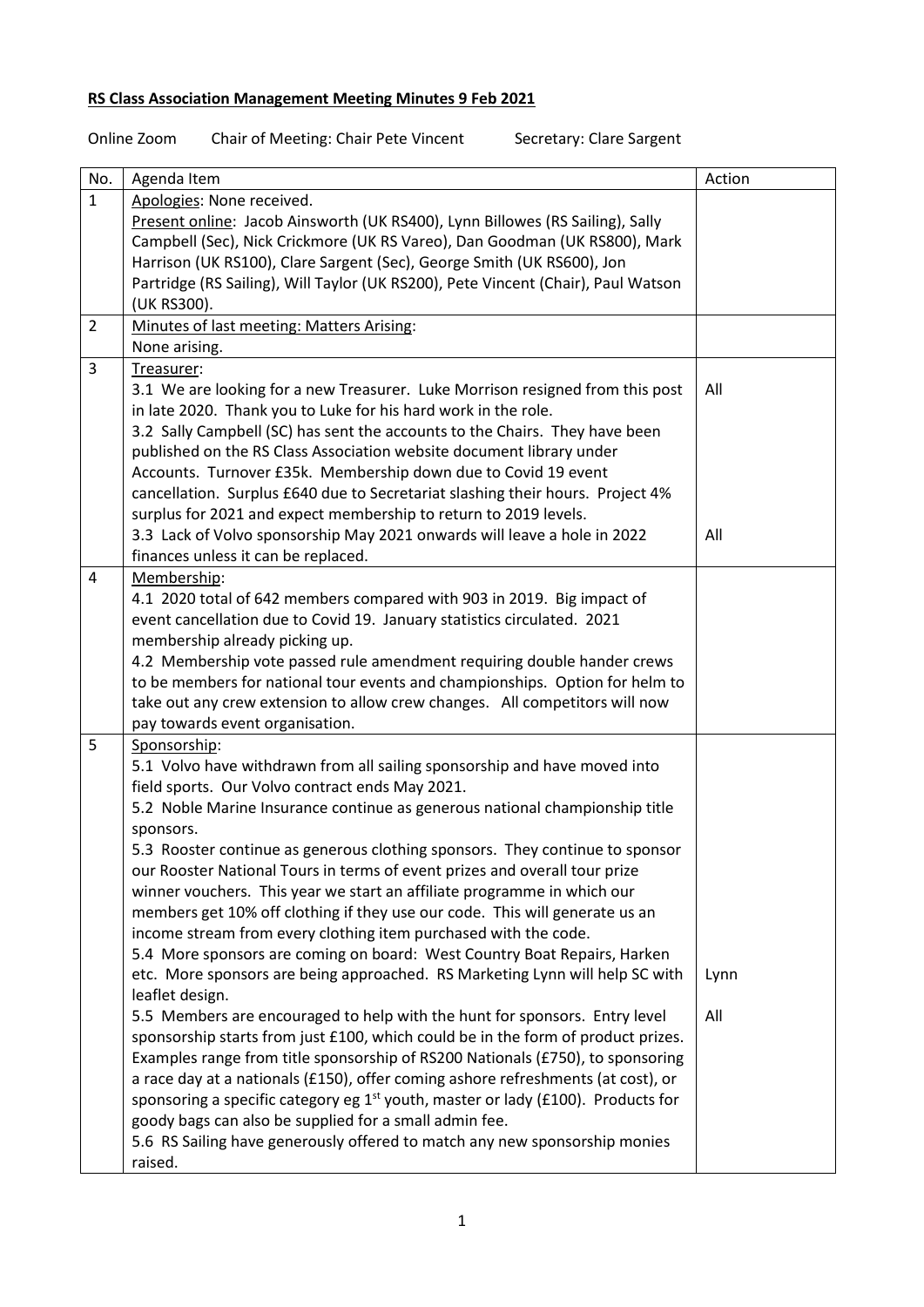| 6              | Merchandise:                                                                        |                    |
|----------------|-------------------------------------------------------------------------------------|--------------------|
|                | 6.1 Rooster continue as clothing sponsor with RS Class Association branded kit      |                    |
|                | available to purchase from their website now.                                       |                    |
|                | 6.2 Rooster RS Class Association design UV neck gaiters will be available to        | CS and SC          |
|                | purchase soon. Suitable for use as face covering.                                   |                    |
|                | 6.3 Event t-shirts to be investigated for 2021. Idea to buy in bulk then brand on   | CS and SC          |
|                | site or locally as per demand.                                                      |                    |
| $\overline{7}$ | <b>Boat Matters:</b>                                                                |                    |
|                | 7.1 The Boat Yard at Beer has liquidated. RS Sailing offered support. There is      |                    |
|                | much excitement about RS200 production moving to Ginger Boats. Once this is         |                    |
|                | up and running RS800 production will follow. Kevin Driver will continue to          |                    |
|                | make RS700, RS300 and RS600, and deal spares, sails and spars for the latter        |                    |
|                | two classes. Historically there has been disappointment in this service. So RS      | CS, SC, RS300      |
|                | Sailing are in discussion with the classes monitoring the situation. Potentially    | and RS600          |
|                | both fleets could come back into house with RS. RS Sailing has ordered some         | committees         |
|                | RS300 and RS600 sails. Jon (JP) will report back on the detail then CS and SC       | JP, CS and SC      |
|                | can advertise to the fleets.                                                        |                    |
|                | 7.2 The RS800 spreader situation is now resolved. A rules vote is imminent to       | <b>CS</b>          |
|                | tidy up the rules following spreader solution. There is an ongoing discussion       |                    |
|                | about uppers. The RS800 virtual plank was hosted on an outside website which        |                    |
|                | has closed. Chunky our Webmaster is migrating the tool onto our own                 |                    |
|                | platform.                                                                           |                    |
|                | 7.3 An RS Vareo plug has been found. However to work this into usable tooling       |                    |
|                | and mould would cost c£30k which has been deemed uneconomic by RS Sailing.          |                    |
|                | There is therefore currently no plan to build more RS Vareos.                       |                    |
| 8              | Race Documentation:                                                                 |                    |
|                | 8.1 CS working with World Sailing Judge Robin Gray to update race                   |                    |
|                | documentation in line with 2021 RRS changes. Templates will be offered              |                    |
|                | because every event now requires its own individual NOR. Investigation has          |                    |
|                | been made into Rooster National Tour eligibility under potential Covid tiering      |                    |
|                | restrictions. It has been deemed too complicated to account for such                |                    |
|                | uncertainty. Rather the Rooster National Tour notice table will show how many       |                    |
|                | events to count taking note of how many events held. Any problems to CS             | <b>CS</b>          |
|                | before year end tour results are calculated.                                        |                    |
|                | 8.2 Image permission positive consent is required for every event. This will be     | CS and SC          |
|                | by tick box on online or paper entry form.                                          |                    |
|                | 8.3 RRS 50.1.c trapeze harness compliance with ISO 10862. CS has consulted          | <b>CS</b>          |
|                | RYA on the new harness standard. Currently there are no compliant harnesses         |                    |
|                | on the market. CS will monitor the situation and to report at skiff AGMs. Rule      |                    |
|                | comes into effect 2023. Grandad rights rule change therefore possible before        |                    |
|                | deadline if required.                                                               |                    |
| 9              | Calendar 2021 +:                                                                    |                    |
|                | 9.1 Everything will be done to get the best events possible up and running. Full    | <b>SC</b>          |
|                | Rooster National Tours and Noble Marine national championships are planned.         |                    |
|                | It is hoped that if any early 2021 events are cancelled they will be able to be     | Secs               |
|                | carried forward to the 2022 calendar so the RS Class Association can support its    | All Chairs         |
|                | host sailing clubs.                                                                 |                    |
|                | 9.2 There is much concern about the viability of 2021 Garda RS100, RS200,           | <b>CS</b>          |
|                | RS400, RS700 and RS800 European Championships considering Covid 19 foreign          | <b>SC</b>          |
|                | travel restrictions. Pete Vincent (PV) will work with Hannah Liptrot (Sec           | PV and Hannah      |
|                | responsible for International Events) to set a fair decision deadline for go/no go. |                    |
|                | It will also be investigated if the events could be rescheduled for later in the    | Mark Harrison,     |
|                | year. There is no contractual commitment to a minimum entry number for              | Will Taylor, Jacob |